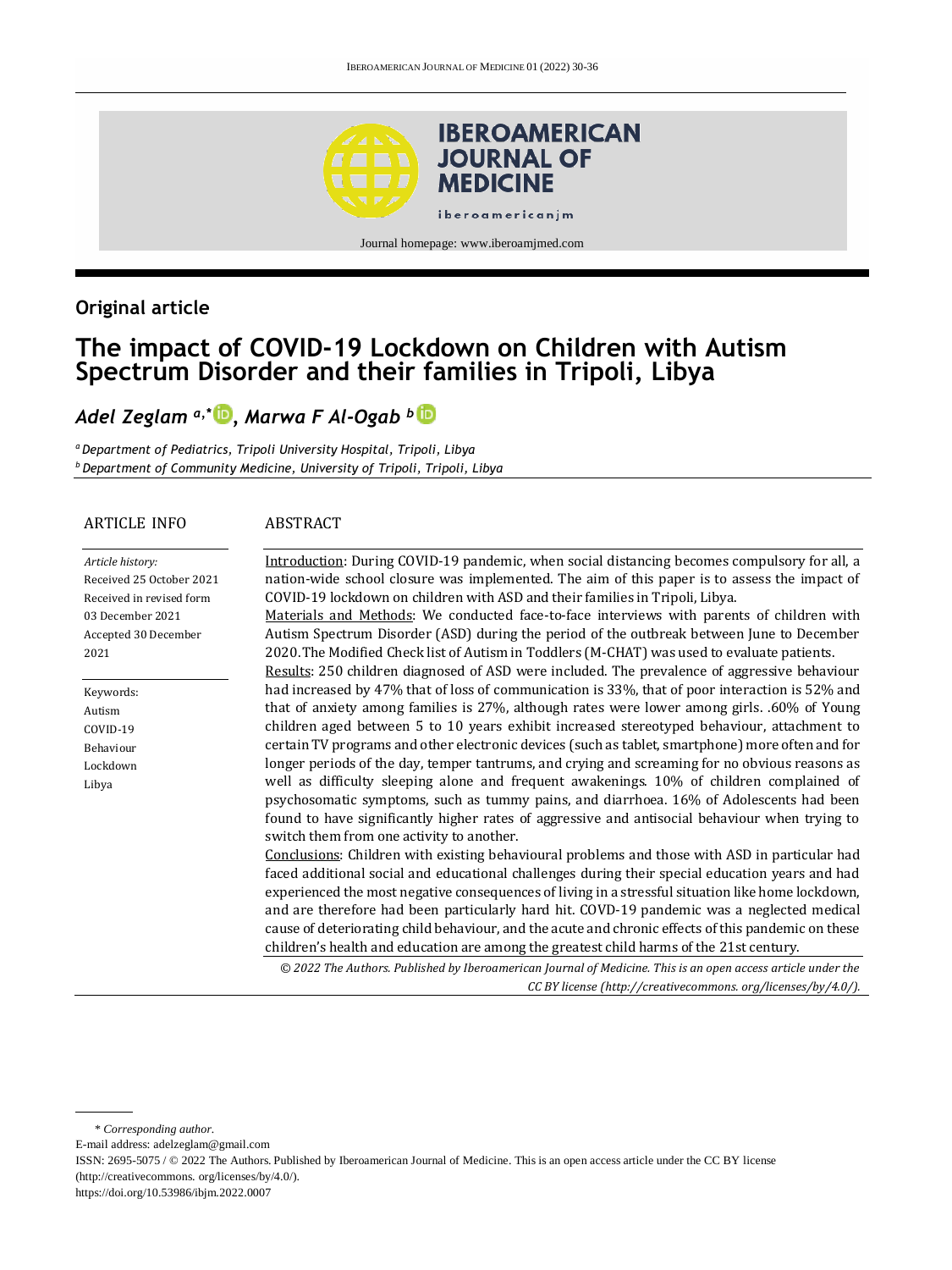### **El impacto del bloqueo de COVID-19 en los niños con trastorno del espectro autista y sus familias en Trípoli, Libia**

| <b>INFO. ARTÍCULO</b>                                                                                                                  | <b>RESUMEN</b>                                                                                                                                                                                                                                                                                                                                                                                                                                                                                                                                                                                                                                                                                                                                                                                                                                                                                                                                                                                                                      |  |  |
|----------------------------------------------------------------------------------------------------------------------------------------|-------------------------------------------------------------------------------------------------------------------------------------------------------------------------------------------------------------------------------------------------------------------------------------------------------------------------------------------------------------------------------------------------------------------------------------------------------------------------------------------------------------------------------------------------------------------------------------------------------------------------------------------------------------------------------------------------------------------------------------------------------------------------------------------------------------------------------------------------------------------------------------------------------------------------------------------------------------------------------------------------------------------------------------|--|--|
| Historia del artículo:<br>Recibido 25 Octubre 2021<br>Recibido en forma revisada<br>03 Diciembre 2021<br>Aceptado 30 Diciembre<br>2021 | Introducción: Durante la pandemia de COVID-19, cuando el distanciamiento social se vuelve<br>obligatorio para todos, se implementó un cierre escolar a nivel nacional. El objetivo de este<br>documento es evaluar el impacto del encierro de COVID-19 en los niños con TEA y sus familias en<br>Trípoli, Libia.<br>Materiales y métodos: Realizamos entrevistas cara a cara con padres de niños con trastorno del<br>espectro autista (TEA) durante el período del brote entre junio y diciembre de 2020. Se utilizó la<br>lista de verificación modificada de autismo en niños pequeños (M-CHAT) para evaluar a los                                                                                                                                                                                                                                                                                                                                                                                                               |  |  |
| Palabras clave:<br>Autismo<br>COVID-19<br>Conducta<br>Aislamiento<br>Libia                                                             | pacientes.<br>Resultados: Se incluyeron 250 niños diagnosticados de TEA. La prevalencia de la conducta<br>agresiva había aumentado en un 47%, la de pérdida de comunicación es de 33%, la de mala<br>interacción es de 52% y la de ansiedad entre las familias es de 27%, aunque las tasas fueron<br>menores entre las niñas. .60% de los niños pequeños de entre 5 y 10 años exhiben un mayor<br>comportamiento estereotipado, apego a ciertos programas de televisión y otros dispositivos<br>electrónicos (como tabletas, teléfonos inteligentes) con más frecuencia y durante períodos más<br>prolongados del día, rabietas y llantos y gritos sin razones obvias, así como dificultad para dormir<br>solo y despertares frecuentes. El 10% de los niños se quejó de síntomas psicosomáticos, como<br>dolor de estómago y diarrea. Se ha descubierto que el 16% de los adolescentes tienen tasas<br>significativamente más altas de comportamiento agresivo y antisocial cuando intentan cambiarlos<br>de una actividad a otra. |  |  |
|                                                                                                                                        | Conclusiones: Los niños con problemas de conducta existentes y aquellos con TEA en particular<br>se habían enfrentado a desafíos sociales y educativos adicionales durante sus años de educación<br>especial y habían experimentado las consecuencias más negativas de vivir en una situación<br>estresante como el encierro del hogar y, por lo tanto, se habían visto particularmente afectados.<br>La pandemia COVD-19 fue una causa médica desatendida del deterioro del comportamiento<br>infantil, y los efectos agudos y crónicos de esta pandemia en la salud y educación de estos niños se<br>encuentran entre los mayores daños infantiles del siglo XXI.<br>© 2022 Los Autores. Publicado por Iberoamerican Journal of Medicine. Éste es un artículo en acceso abierto<br>bajo licencia CC BY (http://creativecommons.org/licenses/by/4.0/).                                                                                                                                                                             |  |  |

HOW TO CITE THIS ARTICLE: Zeglam A, Al-Ogab MF. The impact of COVID-19 Lockdown on Children with Autism Spectrum Disorder and their families in Tripoli, Libya. Iberoam J Med. 2022;4(1):30-36. doi[: 10.53986/ibjm.2022.0007.](https://doi.org/10.53986/ibjm.2022.0007)

## **1. INTRODUCTION**

#### **1.1. COVID-19 IN LIBYA**

The Severe Acute Respiratory Syndrome Corona Virus 2 (SARS-CoV2 or COVID-19) pandemic is the major global health crisis of our time and the greatest challenge the globe has faced since World War 2. Since its emergence in China late in 2019, the virus has spread to every continent [1]. Cases are still rising daily in Libya as well as in Africa the Americas, and Europe. Countries are battling to slow down the spread of the disease by testing and treating patients, carrying out contact tracing, limiting travel, isolating cities, cancelling large gatherings such as conference, worship places, and schools and lately countries have started mass immunization. In Libya, the effects of COVID-19 are exacerbated by the ongoing-armed conflict and the internal security, political and economic crisis. Libya confirmed its first case of COVID-19 and started implementing a response to control the spread in mid-March 2020. In April 2021, at the time of writing of this paper, the country had registered over 162,294 COVID-19 cases and 2,737 deaths reported to WHO [2]. People in Libya live in permanent uncertainty and fear, as open political conflict continues. United Nation Development Program (UNDP) in Libya has been assisting the national and local governments and institutions to provide access to health services and tackle the virus from harming the most vulnerable [3]. During COVID-19 pandemic, when social distancing becomes compulsory for all, a nation-wide school Closure was implemented.

#### **1.2. THE IMPACT**

Libya is meant to be a middle-income country. The Libyan's armed conflict had serious repercussions on health services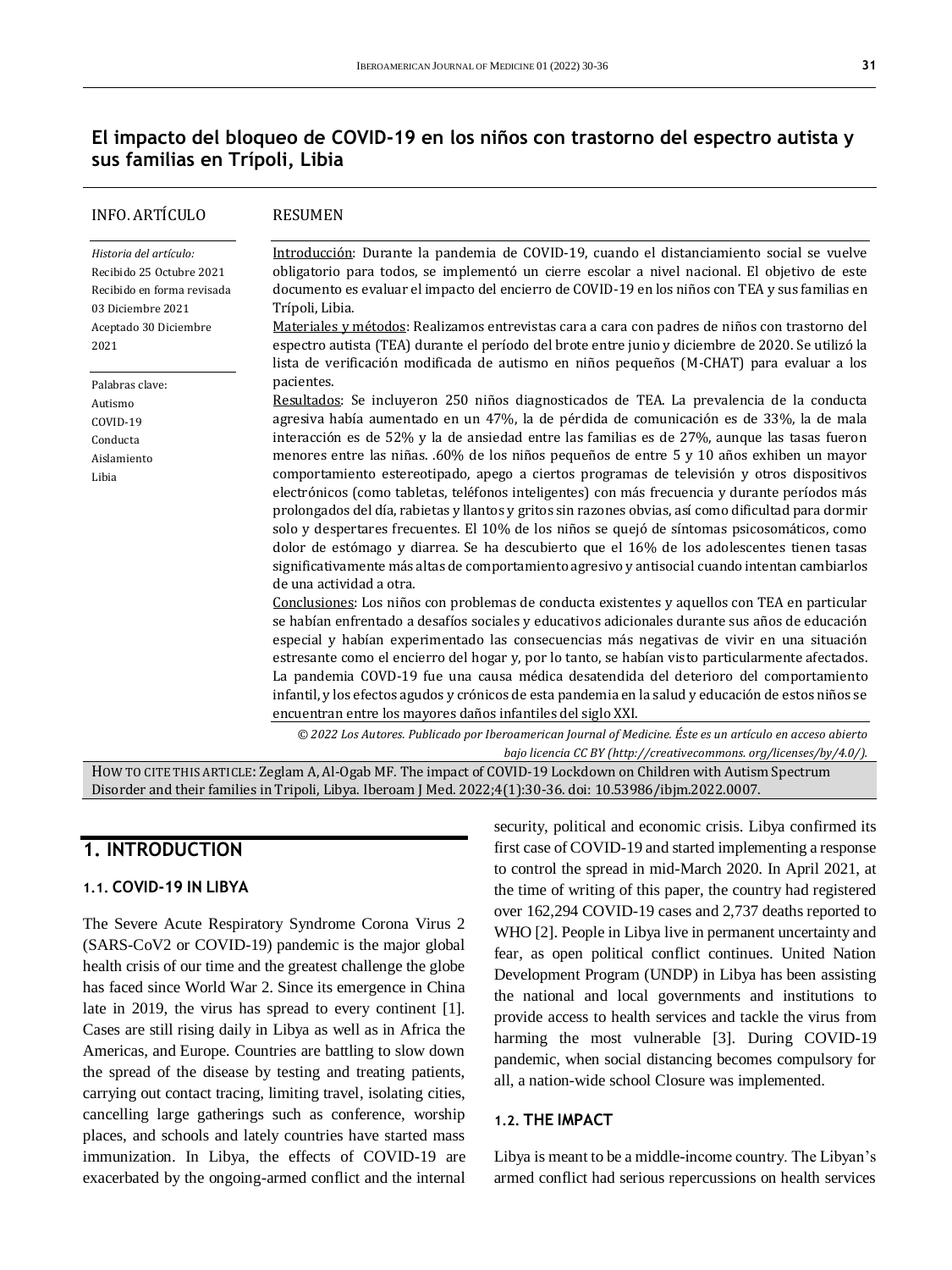and education. The Libyan currency is under severe pressure. Its value has already depreciated by more than 100%, said the World Bank in its latest report.

demographic data (age, sex, place of living, age of ASD diagnosis, and educational system enrolled). Using (DSM-5) and (M-CHAT), the families of 250 ASD children were

| Table 1: Parents' observed changes in child behavior during COVID-19 pandemic |                     |               |                                                                           |  |  |
|-------------------------------------------------------------------------------|---------------------|---------------|---------------------------------------------------------------------------|--|--|
| <b>Type of behaviour</b>                                                      | Frequency $(n=250)$ | % of increase | <b>Pattern</b>                                                            |  |  |
| <b>Conduct problems</b>                                                       | 117                 | 47%           | Hits or bites self, Temper tantrum when given command,<br>destroy objects |  |  |
| <b>Stereotyped behaviour</b>                                                  | 90                  | 36%           | Turns in circle, spinning objects, flaps hands,                           |  |  |
| Communication                                                                 | 108                 | 43%           | Fail to initiate conversation, Echoes words                               |  |  |
| <b>Social interaction</b>                                                     | 130                 | 52%           | Withdraws and remain alone, Resist physical contact,<br>Unaffectionate.   |  |  |
| <b>Screen Time. More than</b><br>eight hours each day                         | 152                 | 61%           | Watching TV, Using PC, Smart phones, Plying video<br>games.               |  |  |
| <b>Psychosomatic symptoms</b>                                                 | 25                  | 10%           | Tummy pains, diarrhoea, headaches.                                        |  |  |
| ________                                                                      |                     |               | $\sim$                                                                    |  |  |

This North African country, once boasting one of the continent's highest per capita GDPs, is a shadow of its former self: torn apart by armed conflict and now demolished by falling oil prices and declining production. Children with existing behavioural problems and those with Autism Spectrum Disorder (ASD) in particular have faced additional social and educational challenges during COVID-19 pandemics. Families were greatly distressed about this as they noticed their child's health regress. In March 2020, schools were closed as part of the COVID-19 response, and all children, including children with ASD who were attending special school, had to start learning on-line from home. The effects are both direct on the children and indirect on the families and caregivers and are associated with immediate and probably long-term impairment. This study reports the main behavioural changes experienced by parents of children with ASD during the COVID-19 pandemic in Libya.

### **2. MATERIALS AND METHODS**

We conducted a face-to-face interview with parents of children with ASD during the period of the outbreak extending from June to December 2020. The inclusion criterion was having been diagnosed with ASD according to Diagnostic and Statistical Manual 5 (DSM-5) and Modified Check list of Autism in Toddlers (M-CHAT) criteria. These patients are regularly followed up in the child neurodevelopment clinics and have up-to-date medical records of their assessments. The exclusion criteria was having a severe neurological disease, syndromic ASD or a complex genetic syndrome. After obtaining an informed consent to participate, the parents were interviewed either individually or together, depending upon their convenience, readiness and availability. The medical charts of children who were diagnosed with ASD and attended for their routine examination were retrieved. The information included

interviewed. (195 males and 55 females' ages ranged from 3-15, with an average of  $8.9 \pm 4.1$ ). There was 100% acceptance of the invitation to participate. The interview took place in the same neurodevelopment clinics where diagnosis of ASD was made and where families and their children used to attend for routine examination and follow up. The first author (AZ) carried out all interviews.

As the evaluation was subjective, parents shared their experiences, and spoke spontaneously and frankly, making the interviews valuable with content despite the fact that the interviews lasted only for 35-40 min. All interviews were conducted in Arabic. All statistical analyses were performed using SPSS (IBM, Armonk, NY). The Parents' observed changes in child behaviour during the pandemic is provided in Table 1.

## **3. RESULTS**

The prevalence of aggressive behaviour had increased by 47% that of loss of communication is 43%, that of poor interaction is 52% and that of anxiety among families was 27%. 142 Young children ages 5 to 10 years exhibit increased stereotyped behaviour, attachment to certain TV programs and other electronic devices (such as tablet, smartphone) more often and for longer periods of the day, temper tantrums, and crying and screaming for no obvious reasons as well as difficulty sleeping alone and frequent awakenings. 25 children complained of psychosomatic symptoms, such as tummy pains, diarrhoea, and they demonstrate alterations in their play, which become more aggressive and destructive. 18 adolescents have been found to have significantly higher rates of aggressive and antisocial behaviour when trying to switch them from one activity to another. The interview guide consisting of the main questions is provided in Table 1.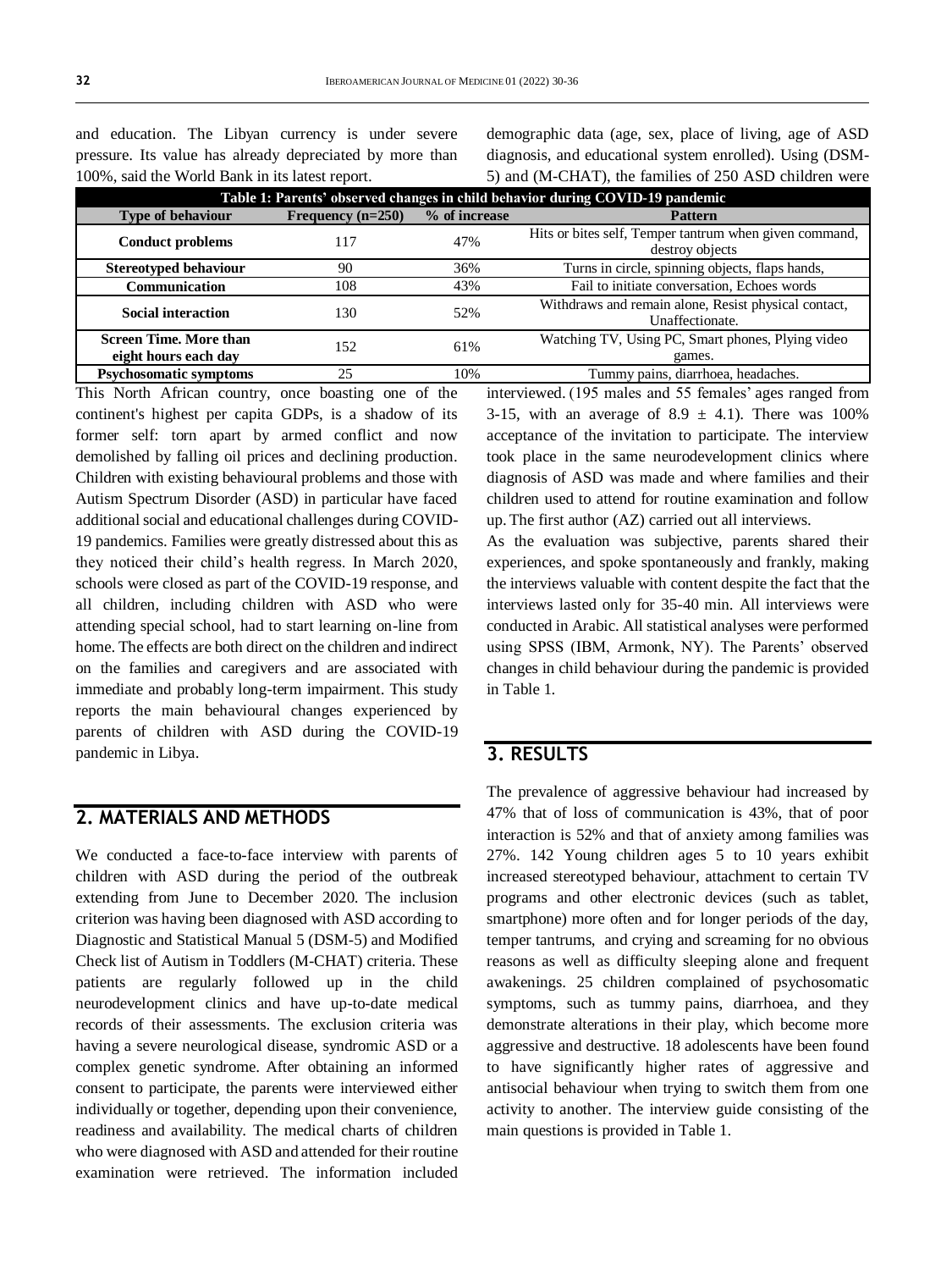# **4. DISCUSSION**

The prevalence of ASD in Libya is probably similar to that seen in the USA and the UK [4, 5]. During COVID-19 pandemic, when social distancing becomes compulsory for all, a nation-wide school closure was implemented. Because of these measures, children with special educational needs and support were deprived from their special education provision and support and became more vulnerable population that needs maximum attention in the context of the prevention and control strategies of the COVID-19 epidemic [6, 7]. Martin et al reported that families involved in his study recounted that abrupt changes to health/social care provision and education, potentially place autistic individuals, individuals awaiting diagnostic assessment, and their families, at risk of developing or exacerbating shortand longer-term unmet needs and mental health conditions (e.g. stress, anxiety, depression) [8].

The effect of the COVID-19 can be even more worrisome in children suffering from autism spectrum disorders. Sudden changes in daily routine have after-effects and can potentiate existing symptoms, increasing the risk of emotional, behavioural and relationship complications [9]. Many autistic people do want friends and to be around other people. Some people's mental health has been damaged by not being able to see people during COVID-19. Autistic people need support in many areas of life so they can keep mixing up, socializing and meeting their friends even through difficult times, like pandemics [10]. People with mental health conditions could be more significantly influenced by the emotional responses brought on by the COVID-19 epidemic, resulting in declining or deteriorating of an already existing mental health condition because of high vulnerability to stress compared with the general population [11]. The COVID-19 pandemic has produced important challenges to society and families, with impacts on child behaviour and development, the dimension of which we do not yet fully understand [12]*.* During lockdown, many psychologists and therapy sessions moved online. However, while telehealth was positive for some, it proved problematic for people with ASD [13].

Children with existing behavioural problems and those with ASD in particular had faced additional social and educational challenges during their special education years and had experienced the most negative consequences of living in a stressful situation like home lockdown, and are therefore had been particularly hard hit. Having to stay indoor not only hold up progress in developing social skills, but also diminishes autonomy and self-confidence [14]**.** The effects are both direct on the children, indirect on the

families and caregivers. In addition, it was associated with immediate and probably long-term impairment. The direct effects of COVID-19 pandemic on these children included reduced school enrolment, high dropout rates, lower educational achievement, more social isolation, deterioration of speech and language skills that had already gained, psychological trauma, and increased aggressive behaviour that required certain medications to control it. Indirect effects are multifactorial, including unsafe living conditions as a result of the armed conflict that had been going in the country for long time, deterioration of behaviour, caregiver non-cooperation and failure to cope, displacement and closure of special schools for indefinite period of time and its effects on the child's future. However, the precise effect of any given illness on child's health was difficult to determine. As a result, most published estimates of the children's health and education effects of COVID-19 are based on media reports and official statements from governments, and WHO. Given the challenges described, it is not surprising that there are few published studies on the direct and indirect causes of morbidity among children with ASD affected by COVID-19 pandemic. Nevertheless, it became clear that the conditions created by COVID-19 (social distancing, closure of schools and amusement parks, and the deterioration of heath and public health systems and stress) significantly increase the morbidity.

While TV does hold children's attention, it does not always engage their minds in active learning and social interaction. The issue of screen time was studied before and the results had provided support that early TV viewing might be associated with ASD [15].The increase in children's screen time over the period of pandemic due to school closure has concerned parents, and professionals due to its association with negative developmental and behavioural outcomes. Determining screen time limits can be especially stressful nerve-racking for families of children with special education needs. This is because children with anxiety, (ASD), learning disabilities, or attention-deficit/hyperactivity disorder (ADHD) may already tend to use devices as a coping mechanism [16].

Although there had been no studies in which researchers lockdown, firm social distancing, and home confinement, it can be argued that the severity and chronicity of the stresses that children, and families had sustained rise to the level of toxic stress with its well-documented impact on their physical and mental health. We in Libya have noticed an increased prevalence of depression, anxiety, and aggressive behavioural and psychosomatic complaints in these children and their families; these problems were also reported in the parents of children with ASD in Saudi Arabia who had been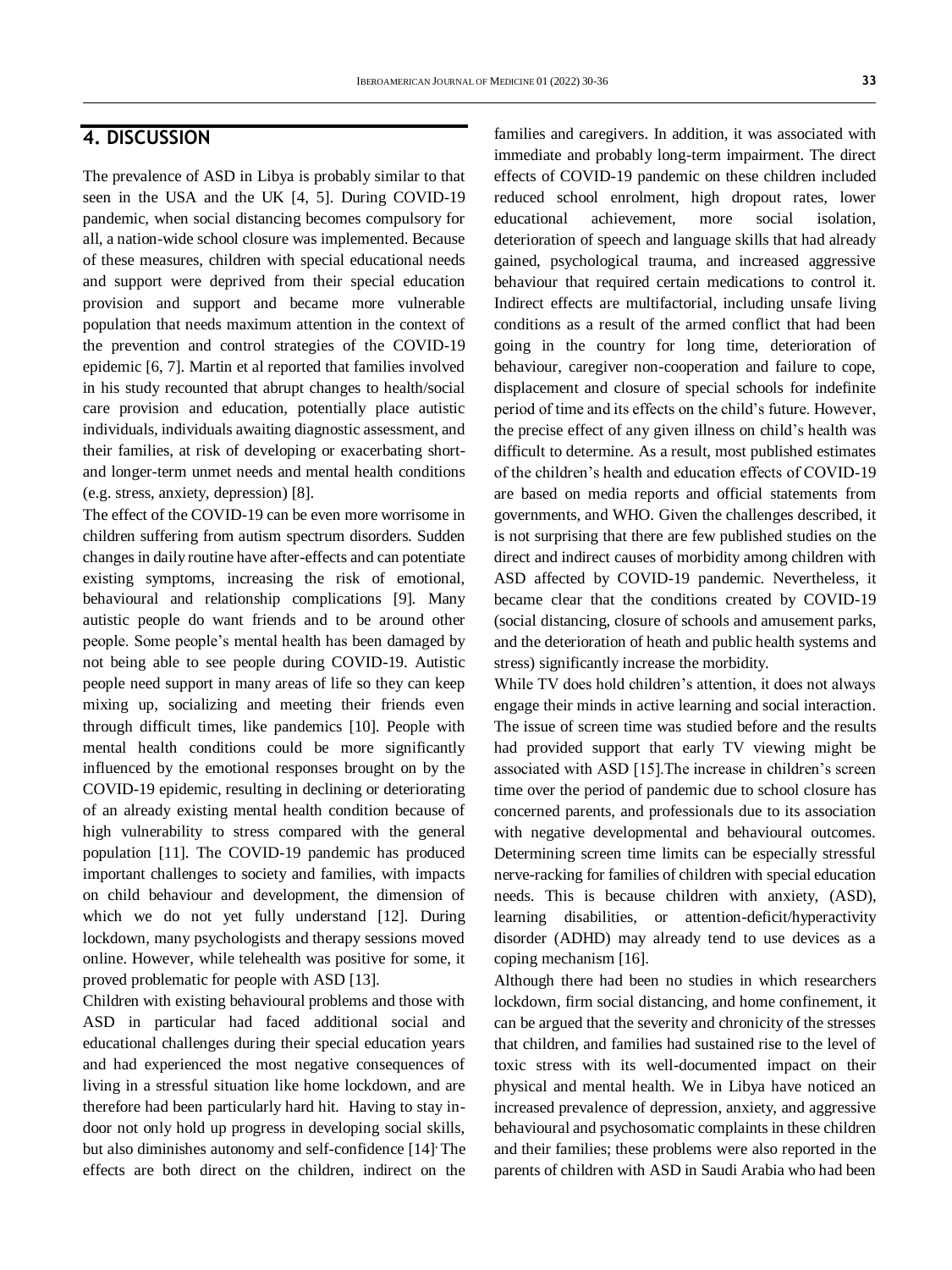unfavourably impacted by COVID-19 pandemic [17]. Another study identified a high prevalence of depression and significant change in strain displayed by caregivers during the COVID-19 outbreak [18]. Recent researches have reported an increase in conflict between parents and their children, using harsh words, and physical punishment that would not normally be implemented [19]. Emerging findings note that individuals with ASD were found to be influenced from the current COVID-19 pandemic with a significant deterioration in their behaviour problems, which significantly envisaged their caregivers' anxiety [20].

Researchers had identified concerns during the COVID-19 crisis. The greatest areas of concerns were around isolation, illness and finance, and had noted many that many families had the desire to communicate the burden with which they are living [21].

Schools should be provided of the resources and training to deliver services to children with ASD in formats that can be adapted to the challenges of a pandemic [22]. The results of a study carried out by Latzer et al. revealed that the best way to benefit autistic children caught up in drastic changes in their routine lifestyle is to invest in a strong support system for their parents [23].

The child's understanding of COVID-19, COVID-19 illness in the family, low family income, and depression and anxiety symptoms in the parent increase the risk for poor mental health during the pandemic [24].

In addition, General Paediatricians caring for children with ASD had found that it is sometimes difficult to recognize the health needs of these children during the lockdown as well as the health needs of caregivers and families, let alone the difficulties to access and care for suspected positive COVD-19 cases. In fact, hospitals and other health facilities were told to provide only "emergency" medical care and, as a result, children with other health problems, including those with ASD, had had to wait until the end of the emergency period to seek help, a period that nobody knows when it will finish.

Experience had shown that the lack of strong collaboration between the health sector, education, social services and nongovernmental organizations, resulted in a more ineffective management of complex emergencies and poor health outcomes for these children.

The child's understanding of COVID-19, COVID-19 illness in the family, low family income, and depression and anxiety symptoms in the parent increase the risk for poor mental health during the pandemic [25].

Recent editorials and position papers highlight the limits of continuity and maintenance of skills acquired through applied behavioural analysis interventions and opens routes

to identify more flexible maintenance and generalization procedures in order to improve the integrity of the intervention as a whole. One study described how parent training was significant in avoiding delays in the generalization of socially significant behaviours, following the drastic interruption of the treatment in this group of children [26].

Children with behaviour problems predating the COVID-19 outbreak were found to be particularly at risk to present with more intense and more frequent disruptive behaviour**.** There were also reports in the conventional media that some children with special educational needs, including autism, were unable to access school due to compliance with new infection control guidelines [27].

Professionals will need to work collaboratively with each other (across sectors and services), and with autistic individuals and their families, to understand the impact of these extraordinary circumstances and develop ways that everyone can be supported more effectively [28].

The COVID-19 pandemic has further exacerbated existing healthcare inequalities for autistic people. An urgent need exists for policies and guidelines on accessibility of COVID-19 services to be updated to prevent the widespread exclusion of autistic people from services, which represents a violation of international human rights law [29].

Clinicians must incorporate distinctive political and cultural commitments into practice and look to countries that have managed COVID-19 better than others for models to simulate the strategies developed [30].

### **5. CONCLUSIONS**

For those children with ASD, COVID-19 pandemic is a neglected medical cause of deteriorating child behaviour, and the acute and chronic effects of this pandemic on these children's health and education had been among the greatest child harms of the 21st century. The negative effects of COVD-19 included a broad range of both direct and indirect effects that follow children through the life course and into adulthood. Increased incidence of parent stress, anxiety and failure to cope were associated with increased hours of screen usage in children. Our understanding of the scale of disease's effects on children with ASD, the shades of these effects and ways to diminish and treat them remain limited. It is mandatory on Paediatricians, child health care providers, public health professionals, education authorities, researchers, and policy makers to address the impact of the pandemic on children as a critical and priority issue. Children in general and those with ASD must be considered. The rigidity and inflexibility of some of these children with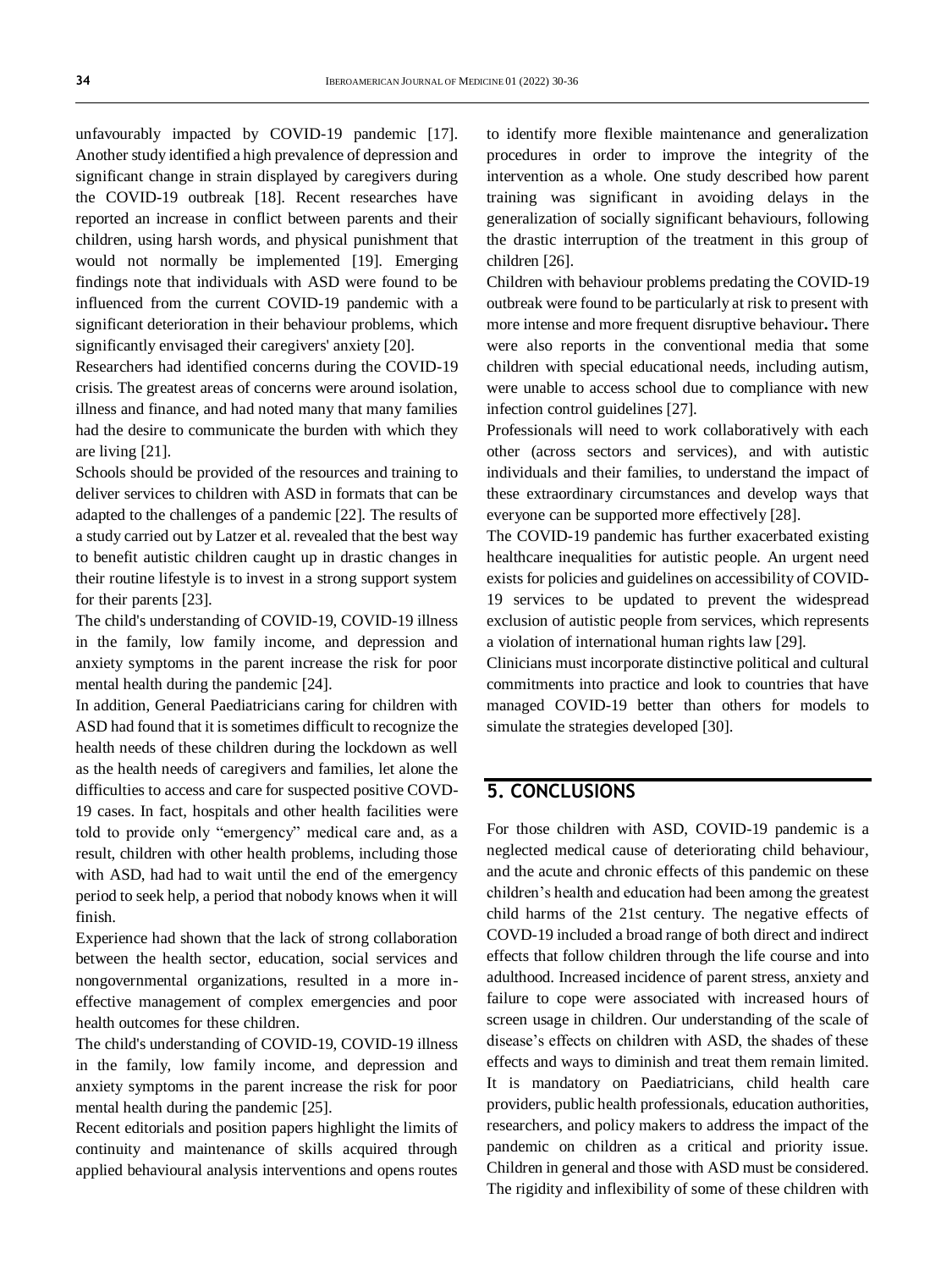autism can make these transitions particularly problematic.

### **6. ACKNOWLEDGEMENTS**

We would like to thank the children and parents who participated in this report.

### **7. CONFLICT OF INTERESTS**

The authors have no conflict of interest to declare. The authors declared that this study has received no financial support.

### **8. REFERENCES**

*1. Kaur KK, Allahbadia G, Singh M[. A comprehensive review on](https://www.iberoamjmed.com/journal/iberoamericanjm/article/doi/10.5281/zenodo.3757110) epidemiology, [aetiopathogenesis, diagnosis and treatment of the novel coronavirus syndrome](https://www.iberoamjmed.com/journal/iberoamericanjm/article/doi/10.5281/zenodo.3757110)  –- [COVID-19.](https://www.iberoamjmed.com/journal/iberoamericanjm/article/doi/10.5281/zenodo.3757110) Iberoam J Med. 2020;2(2):110-23. doi: [10.5281/zenodo.3757110.](http://dx.doi.org/10.5281/zenodo.3757110)*

*2. World Health Organization (WHO). WHO Coronavirus (COVID-19) Dashboard. Available from[: https://covid19.who.int/region/emro/country/ly](https://covid19.who.int/region/emro/country/ly) (accessed April 2021).*

*3. Almeraash SA, Amara AAM. Public opinion and practice towards COVID-19 pandemic in Libya. Iberoam J Med. 2021;3(4):341-349. doi: [10.53986/ibjm.2021.0054.](https://doi.org/10.53986/ibjm.2021.0054)*

*4. Zeglam AM, Maouna A. Is there a need for a focused health care service for children with autistic spectrum disorders? A keyhole look at this problem in Tripoli, Libya. Autism. 2012;16(4):337-9. doi[: 10.1177/1362361310393535.](https://doi.org/10.1177/1362361310393535)*

*5. Zeglam AM, Maound AJ. Prevalence of autistic spectrum disorders in Tripoli, Libya: the need for more research and planned services. East Mediterr Health J. 2012;18(2):184-8. doi[: 10.26719/2012.18.2.184.](https://doi.org/10.26719/2012.18.2.184)*

*6. Christensen DL, Braun KVN, Baio J, Bilder D, Charles J, Constantino JN, et al. Prevalence and Characteristics of Autism Spectrum Disorder Among Children Aged 8 Years - Autism and Developmental Disabilities Monitoring Network, 11 Sites, United States, 2012. MMWR Surveill Summ. 2018;65(13):1- 23. doi[: 10.15585/mmwr.ss6513a1.](https://doi.org/10.15585/mmwr.ss6513a1)*

**7.** *Istituto Superiore di Sanità. Interim guidance for the appropriate support of people with Autism Spectrum Disorder and/or with intellectual disability in the current SARS-CoV-2 emergency scenario. Version October 28, 2020. ISS National Observatory on Autism 2020, 38 p. Rapporto ISS COVID-19 n. 8/2020 Rev. 2 (in Italian). Available from:<https://www.iss.it/rapporti-covid-19> (accessed April 2021).*

*8. Martin V, Lanovaz MJ., Program evaluation of a community organization offering supported employment services for adults with autism. Res Autism Spectr Disord. 2021;82:101741. doi[: 10.1016/j.rasd.2021.101741.](https://doi.org/10.1016/j.rasd.2021.101741)*

*9. Vilelas, J. Autistic Spectrum Disorder in the Context of Pandemic by Covid-19: Caring for Children and Caregivers. In: Stawicki SP, Firstenberg MS, Galwankar SC. Contemporary Developments and Perspectives in International Health Security-Volume 2. IntechOpen; 2021. Available from: [https://www.intechopen.com/chapters/75520.](https://www.intechopen.com/chapters/75520)*

*10. Pellicano E, Brett S, den Houting J, Heyworth M, Magiati I, Steward R, et al. COVID-19, social isolation and the mental health of autistic people and* 

*their families: A qualitative study. Autism. 2021:13623613211035936. doi: [10.1177/13623613211035936.](https://doi.org/10.1177/13623613211035936)*

*11. Yao H, Chen JH, Xu YF. Patients with mental health disorders in the COVID-19 epidemic. Lancet Psychiatry. 2020;7(4):e21. doi[: 10.1016/S2215-](https://doi.org/10.1016/s2215-0366(20)30090-0) [0366\(20\)30090-0.](https://doi.org/10.1016/s2215-0366(20)30090-0)*

*12. Cucinotta D, Vanelli M. WHO Declares COVID-19 a Pandemic. Acta Biomed. 2020;91(1):157-60. doi[: 10.23750/abm.v91i1.9397.](https://doi.org/10.23750/abm.v91i1.9397)*

*13. Genova HM, Arora A, Botticello AL. Effects of School Closures Resulting From COVID-19 in Autistic and Neurotypical Children. Front Educ. 2021;6:761485[. doi: 10.3389/feduc.2021.761485.](http://doi:10.3389/feduc.2021.761485)*

*14. Chaturvedi SK. Covid-19, Coronavirus and Mental Health Rehabilitation at Times of Crisis. J Psychosoc Rehabil Ment Health. 2020:1-2. doi: [10.1007/s40737-020-00162-z.](https://doi.org/10.1007/s40737-020-00162-z)*

*15. Zeglam A, Al-Ogab M, Tubbal AL.(2017). Epidemiology of autism in Libya: Uncovering of the first autism findings. J Neurol Sci. 381(931). doi: [10.1016/j.jns.2017.08.2621.](https://doi.org/10.1016/j.jns.2017.08.2621)*

*16. Seguin D, Kuenzel E, Morton JB, Duerden EG. School's out: Parenting stress and screen time use in school-age children during the COVID-19 pandemic. J Affect Disord Rep. 2021;6:100217. doi: [10.1016/j.jadr.2021.100217.](https://doi.org/10.1016/j.jadr.2021.100217)*

*17. Alhuzimi T. Stress and emotional wellbeing of parents due to change in routine for children with Autism Spectrum Disorder (ASD) at home during COVID-19 pandemic in Saudi Arabia. Res Dev Disabil. 2021;108:103822. doi[: 10.1016/j.ridd.2020.103822.](https://doi.org/10.1016/j.ridd.2020.103822)*

*18. Dhiman S, Sahu PK, Reed WR, Ganesh GS, Goyal RK, Jain S. Impact of COVID-19 outbreak on mental health and perceived strain among caregivers tending children with special needs. Res Dev Disabil. 2020;107:103790. doi: [10.1016/j.ridd.2020.103790.](https://doi.org/10.1016/j.ridd.2020.103790)*

*19. Mutluer T, Doenyas C, Aslan Genc H. Behavioral Implications of the Covid-19 Process for Autism Spectrum Disorder, and Individuals' Comprehension of and Reactions to the Pandemic Conditions. Front Psychiatry. 2020;11:561882. doi[: 10.3389/fpsyt.2020.561882.](https://doi.org/10.3389/fpsyt.2020.561882)*

*20. Manning J, Billian J, Matson J, Allen C, Soares N. Perceptions of Families of Individuals with Autism Spectrum Disorder during the COVID-19 Crisis. J Autism Dev Disord. 2021;51(8):2920-8. doi[: 10.1007/s10803-020-04760-5.](https://doi.org/10.1007/s10803-020-04760-5)*

*21. Brown SM, Doom JR, Lechuga-Peña S, Watamura SE, Koppels T. Stress and parenting during the global COVID-19 pandemic. Child Abuse Negl. 2020;110(Pt 2):104699. doi[: 10.1016/j.chiabu.2020.104699.](https://doi.org/10.1016/j.chiabu.2020.104699)*

*22. Bellomo TR, Prasad S, Munzer T, Laventhal N. The impact of the COVID-19 pandemic on children with autism spectrum disorders. J Pediatr Rehabil Med. 2020;13(3):349-54. doi[: 10.3233/PRM-200740.](https://doi.org/10.3233/prm-200740)*

*23. Vasa RA, Singh V, Holingue C, Kalb LG, Jang Y, Keefer A. Psychiatric problems during the COVID-19 pandemic in children with autism spectrum disorder. Autism Res. 2021;14(10):2113-9. doi[: 10.1002/aur.2574.](https://doi.org/10.1002/aur.2574)*

*24. Alonso-Esteban Y, López-Ramón MF, Moreno-Campos V, Navarro-Pardo E, Alcantud-Marín F. A Systematic Review on the Impact of the Social Confinement on People with Autism Spectrum Disorder and Their Caregivers during the COVID-19 Pandemic. Brain Sci. 2021;11(11):1389. doi: [10.3390/brainsci11111389.](https://doi.org/10.3390/brainsci11111389)*

*25. Sergi L, Mingione E, Ricci MC, Cavallaro A, Russo F, Corrivetti G, et al. Autism, Therapy and COVID-19. Pediatr Rep. 2021;13(1):35-44. doi: [10.3390/pediatric13010005.](https://doi.org/10.3390/pediatric13010005)*

*26. Colizzi M, Sironi E, Antonini F, Ciceri ML, Bovo C, Zoccante L. Psychosocial and Behavioral Impact of COVID-19 in Autism Spectrum Disorder: An Online Parent Survey. Brain Sci. 2020;10(6):341. doi: [10.3390/brainsci10060341.](https://doi.org/10.3390/brainsci10060341)*

*27. Spain D, Mason D, Capp SJ, Stoppelbein L, White SW, Happé F. "This may be a really good opportunity to make the world a more autism friendly place": Professionals' perspectives on the effects of COVID-19 on autistic*